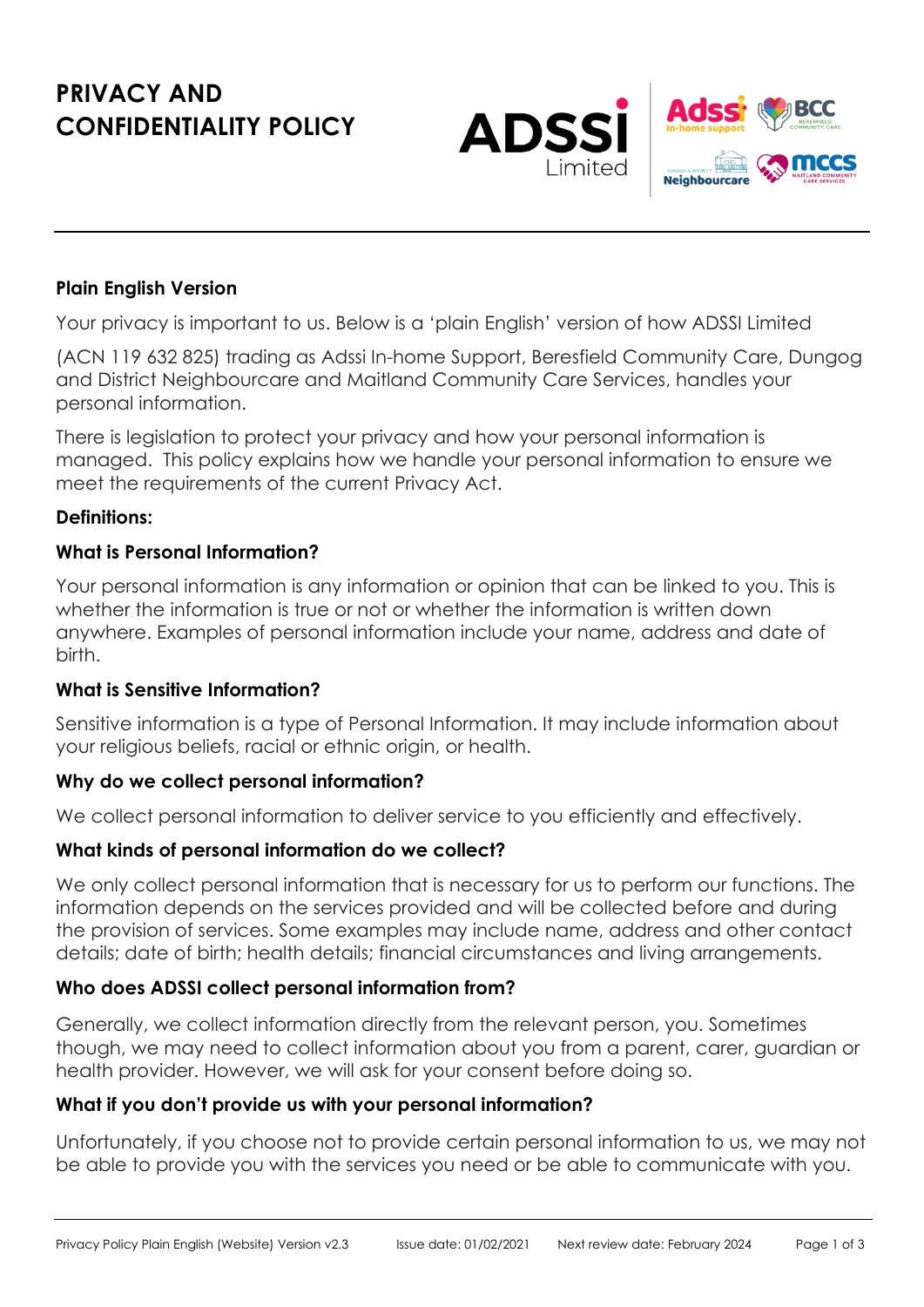### **Can I use a pseudonym or remain anonymous?**

As above, if you do not wish to provide this personal information to us, then we may not be able to provide you with the services you require or communicate with you.

## **How do we use and disclose your personal information?**

We use your personal information to provide, manage and administer our services to you. As part of these processes, we may need to provide your personal information to other agencies that provide services on our behalf. However, we will not share your personal information with third parties without your consent. We will also not be sending any of your information overseas.

### **Offshore data transfers**

We will not store your personal information offshore or send it to any overseas recipient.

# **How does ADSSI store your personal information, and for how long?**

We will take reasonable steps to ensure your personal information is stored securely and protected. This includes a range of systems and communication security measures and the secure storage of hard copy documents. In addition, access to your personal information will be restricted to those properly authorised to have access. We keep your personal information for as long as we need it to provide you with the services you request from us and to comply with legal requirements.

We will take reasonable steps to destroy or de-identify the data securely if we no longer require your personal information for any purpose, including legal purposes.

### **Accessing and correcting your personal information**

Generally, you have the right to access the personal information we have about you. To request access to your personal information, please contact our Quality Manager in writing using the contact details at the end of this privacy policy.

If you think that your personal information held by us is inaccurate, incomplete or out of date, please get in touch with our Quality Manager, and we will correct that information.

# **Direct marketing communications**

We will not use your personal information for direct marketing unless we have your consent.

# **Online Data collection**

We also collect anonymous data that our website uses to analyse trends, administer the website, diagnose problems on-site servers, track user movement, and gather broad demographic information to help improve the quality of the web pages. Such data may include your domain name or your IP address. None of this information can reasonably be used to identify you.

# **Your feedback, questions or complaints**

If you have any questions, feedback or concerns about this policy or how your information is handled, you can contact us during business hours on 1300 578 478 (Tuggerah), 1300 376 175 (Maitland), 1300 739 844 (Beresfield), 02 4992 3348 (Dungog) or via this website through the contact us page.